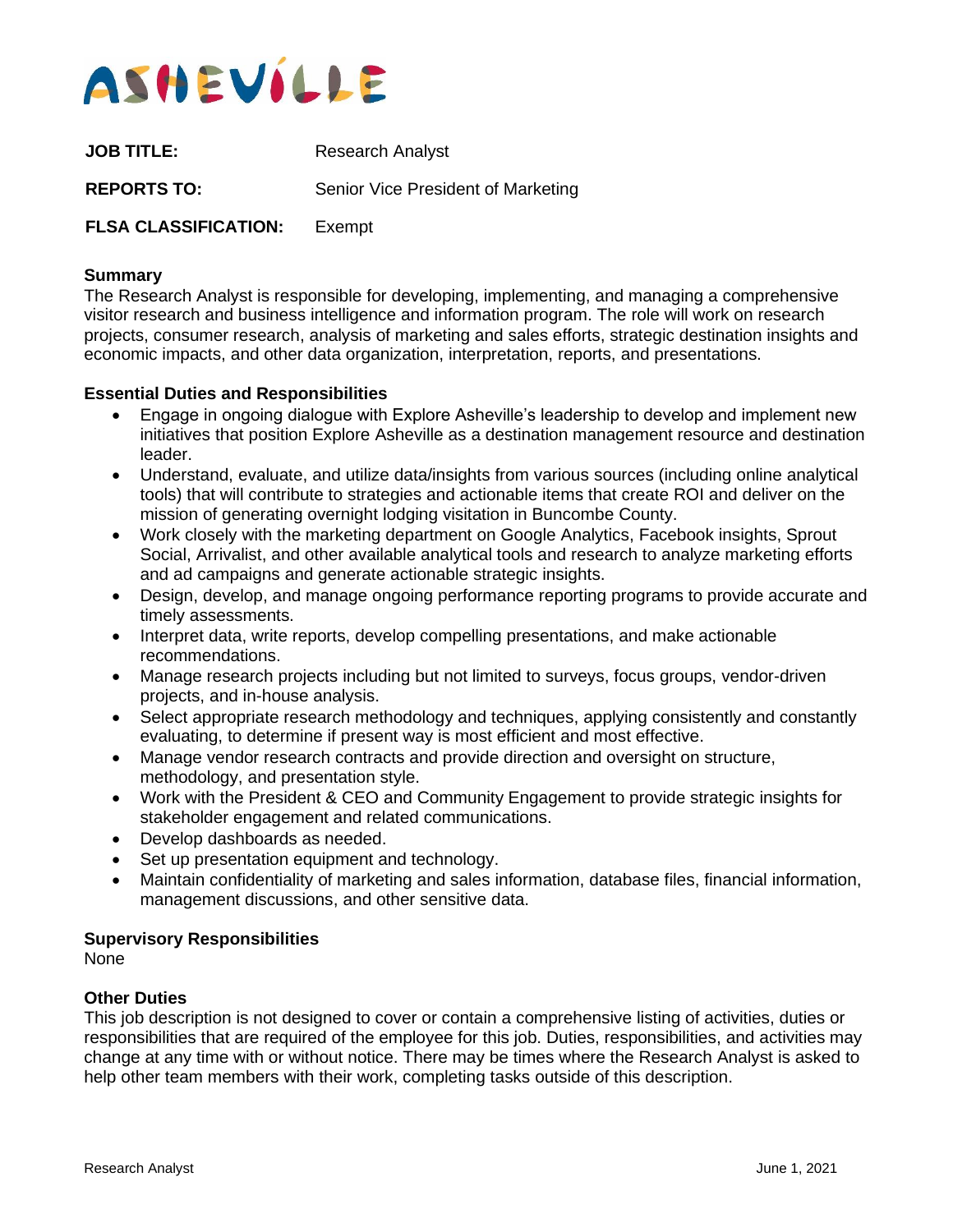# **Qualifications**

- Bachelor's degree (B.A./B.S.) from a four-year college or university in Business, Economics, Mathematics, Statistics, or Marketing required.
- Minimum of two years of experience in business and/or marketing analytics required.
- Proficiency with Microsoft Office Suite including Word, Excel (including pivot tables and VLOOKUP), and PowerPoint.
- Experience using Google Analytics, online tools, and data visualization software required.
- Experience using Google Data Studio, Facebook insights, Tableau, and Arrivalist preferred.
- Knowledge and experience in research, statistical and survey methods used in data analysis and to provide insights, recommendations, and projections required.
- Experience using qualitative and quantitative methodologies, an understanding of digital advertising and marketing, and working with research vendors preferred.
- Strong written and verbal communications skills with the ability to take complex data and statistics and articulate them in easily understood concepts.
- Possess a data-driven and research approach to solve business problems.
- Attention to detail, accuracy, and quality assurance a must.
- Proven commitment to delivering measurable results and achieving established goals.
- Excellent interpersonal, organization, analytical, and problem-solving skills.
- Goal-driven with the ability to effectively manage multiple priorities and adhere to deadlines.
- Must be a strategic thinker and a proven self-starter able to support achievement of organizational goals.

#### **Working conditions**

The employee may be required to work both inside and outside an office setting, perform regular evening and weekend work, and attend special programs and events.

## **Physical requirements**

The employee may experience prolonged periods of sitting or standing, speaking, and walking. The employee will routinely be required to stand, walk, reach with hands and arms, talk, and hear. The employee should be able to lift up to 50 pounds.

## **Travel Required**

Up to 10%.

## **EEO Statement**

Explore Asheville provides equal employment opportunities to all employees and applicants for employment and prohibits discrimination and harassment of any type without regard to race, color, religion, age, sex, national origin, disability status, genetics, protected veteran status, sexual orientation, gender identity or expression, or any other characteristic protected by federal, state, or local laws.

This policy applies to all terms and conditions of employment, including recruiting, hiring, placement, promotion, termination, layoff, recall, transfer, leaves of absence, compensation, and training.